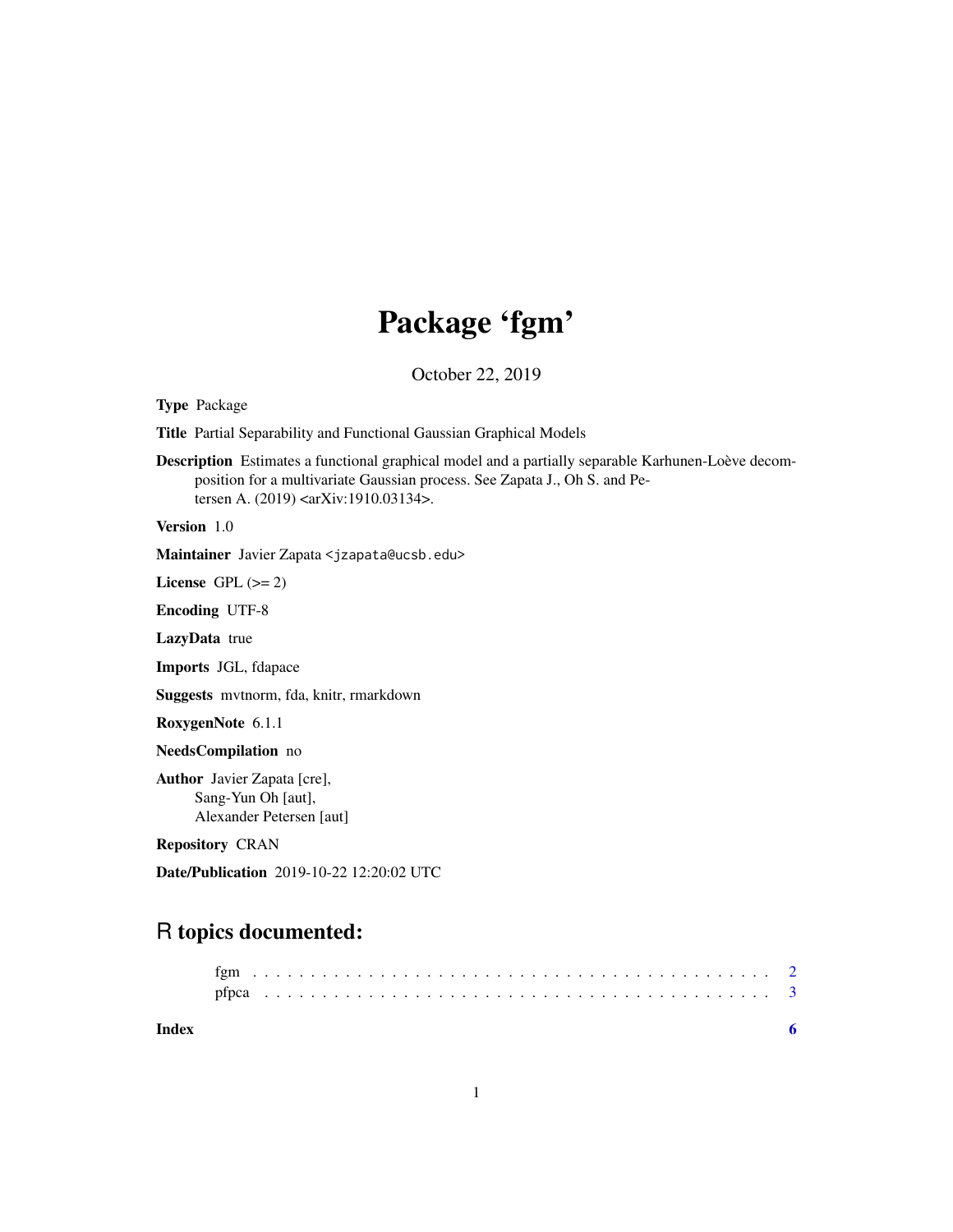#### <span id="page-1-0"></span>Description

Estimates a sparse adjacency matrix representing the conditional dependency structure between features of a multivariate Gaussian process

#### Usage

```
fgm(y, L, alpha, gamma, t = \text{seq}(0, 1, \text{ length.out} = \text{dim}(y[\text{[1]}])[\text{2}]),thr.FVE = 95, include.Omega = FALSE)
```
#### Arguments

| y             | list of length p containing densely observed multivariate (p-dimensional) func-<br>tional data. y[[j]] is an nxm matrix of functional data for n subjects observed<br>on a grid of length m                                                                                                                                       |
|---------------|-----------------------------------------------------------------------------------------------------------------------------------------------------------------------------------------------------------------------------------------------------------------------------------------------------------------------------------|
| L             | the number of eigenfunctions used for dimension reduction using the partially<br>separable Karhunen-Loeve (PSKL) expansion obtained using 'pfpca()'. This<br>argument can take positive integer values greater or equal to 1.                                                                                                     |
| alpha         | penalty parameter for the common sparsity pattern taking values in $[0, 1]$ .                                                                                                                                                                                                                                                     |
| gamma         | penalty parameter for the overall sparsity pattern taking positive values.                                                                                                                                                                                                                                                        |
| t             | (optional) grid on which functional data is observed, defaults to $seq(0,1,m)$<br>where $m = dim(data[[1]])[2]$ .                                                                                                                                                                                                                 |
| thr.FVE       | this parameter sets a threshold for the minimum percentage of functional vari-<br>ance explained (FVE) by the PSKL eigenfunctions (obtained using 'pfpca()').<br>This criterion is used only if a value for L is not provided or is greater than the<br>maximum possible number of eigenfunctions estimated from y using pfpca(). |
| include.Omega | logical variable indicating wheter to include the list of precision matrices in the<br>output. Default value is FALSE.                                                                                                                                                                                                            |

#### Details

This function implements the functional graphical model in Zapata, Oh, and Petersen (2019). The arguments alpha and gamma are a reparameterization of the Group Graphical Lasso tuning parameters when using the JGL package. When using JGL::JGL, the tuning parameters are computed as lambda1 = alpha\*gamma and lambda2 = (1-alpha)\*gamma

#### Value

A list with letters and numbers.

A Resulting adjacency matrix as the union of all the Omega matrices

L number of PSKL expansion eigenfunctions considered for the estimation of the graphical model.

Omega list of of precision matrices obtained using the multivariate functional principal component scores theta obtained using 'fpca()'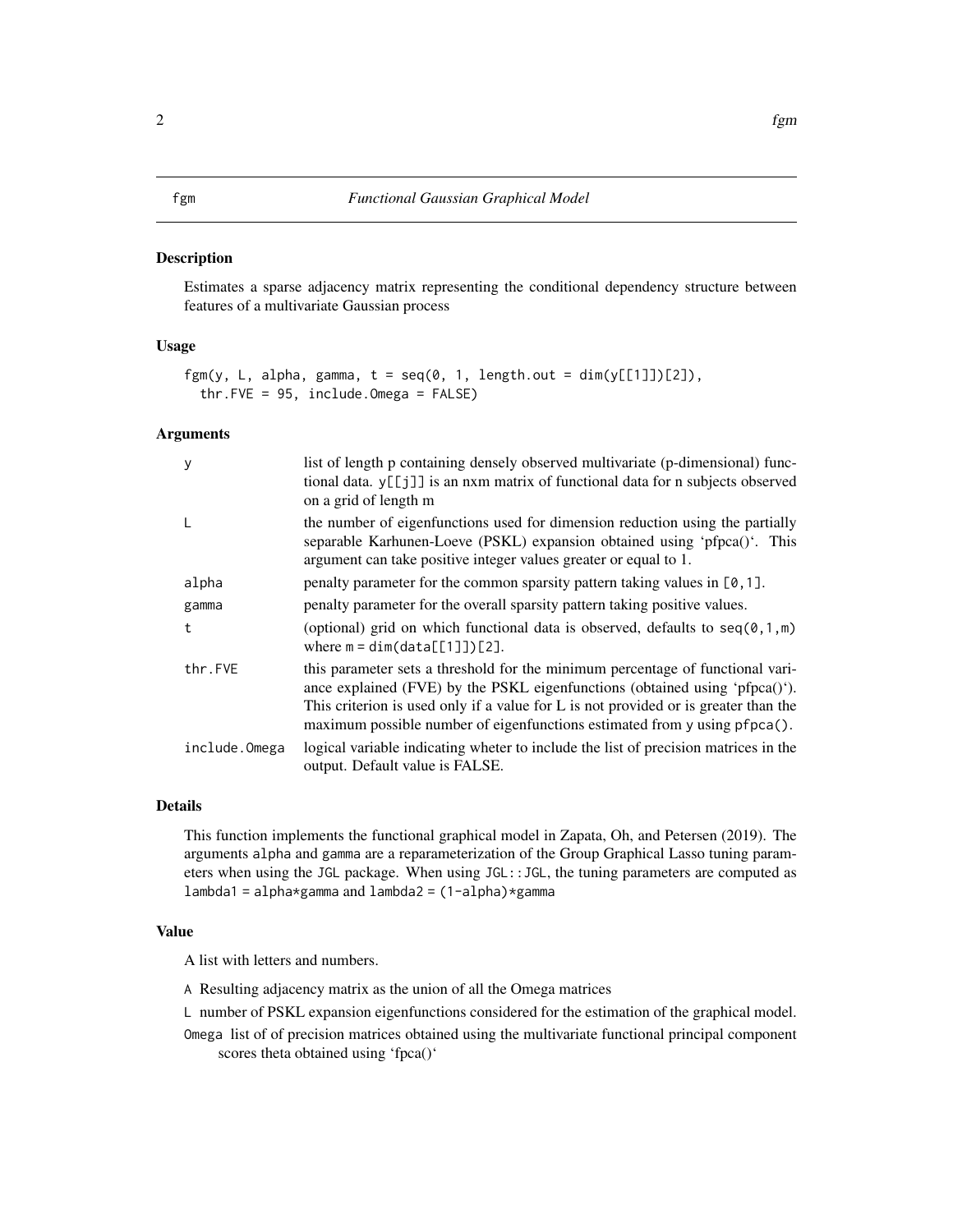#### <span id="page-2-0"></span>pfpca 3

#### Author(s)

Javier Zapata, Sang-Yun Oh and Alexander Petersen

#### References

Zapata J., Oh S. and Petersen A. (2019) - Partial Separability and Functional Graphical Models for Multivariate Gaussian Processes. Available at <https://arxiv.org/abs/1910.03134>.

#### Examples

```
## Variables
# Omega - list of precision matrices, one per eigenfunction
# Sigma - list of covariance matrices, one per eigenfunction
# theta - list of functional principal component scores
# phi - list of eigenfunctions densely observed on a time grid
# y - list containing densely observed multivariate (p-dimensional) functional data
library(mvtnorm)
library(fda)
## Generate data y
source(system.file("exec", "getOmegaSigma.R", package = "fgm"))
 theta = lapply(1:nbasis, function(b) t(rmvnorm(n = 100, sigma = Sigma[[b]])))
 theta.reshaped = lapply(1:p, function(j){
     t(sapply(1:nbasis, function(i) theta[[i]][j,]))
})
phi.basis=create.fourier.basis(rangeval=c(0,1), nbasis=21, period=1)
t = \text{seq}(0, 1, \text{length.out} = \text{time.grid.length})chosen.basis = c(2, 3, 6, 7, 10, 11, 16, 17, 20, 21)phi = t(predict(phi.basis, t))[chosen.basis,]
y = lapply(theta.reshaped, function(th) t(th)%*%phi)
## Solve
fgm(y, alpha=0.5, gamma=0.8)
```
pfpca *Partially Separable Karhunen-Loeve Expansion*

#### **Description**

Estimates the Karhunen-Loeve expansion for a partially separable multivariate Gaussian process.

#### Usage

```
pfpca(y, t = seq(0, 1, length.out = dim(y[[1]])[2]))
```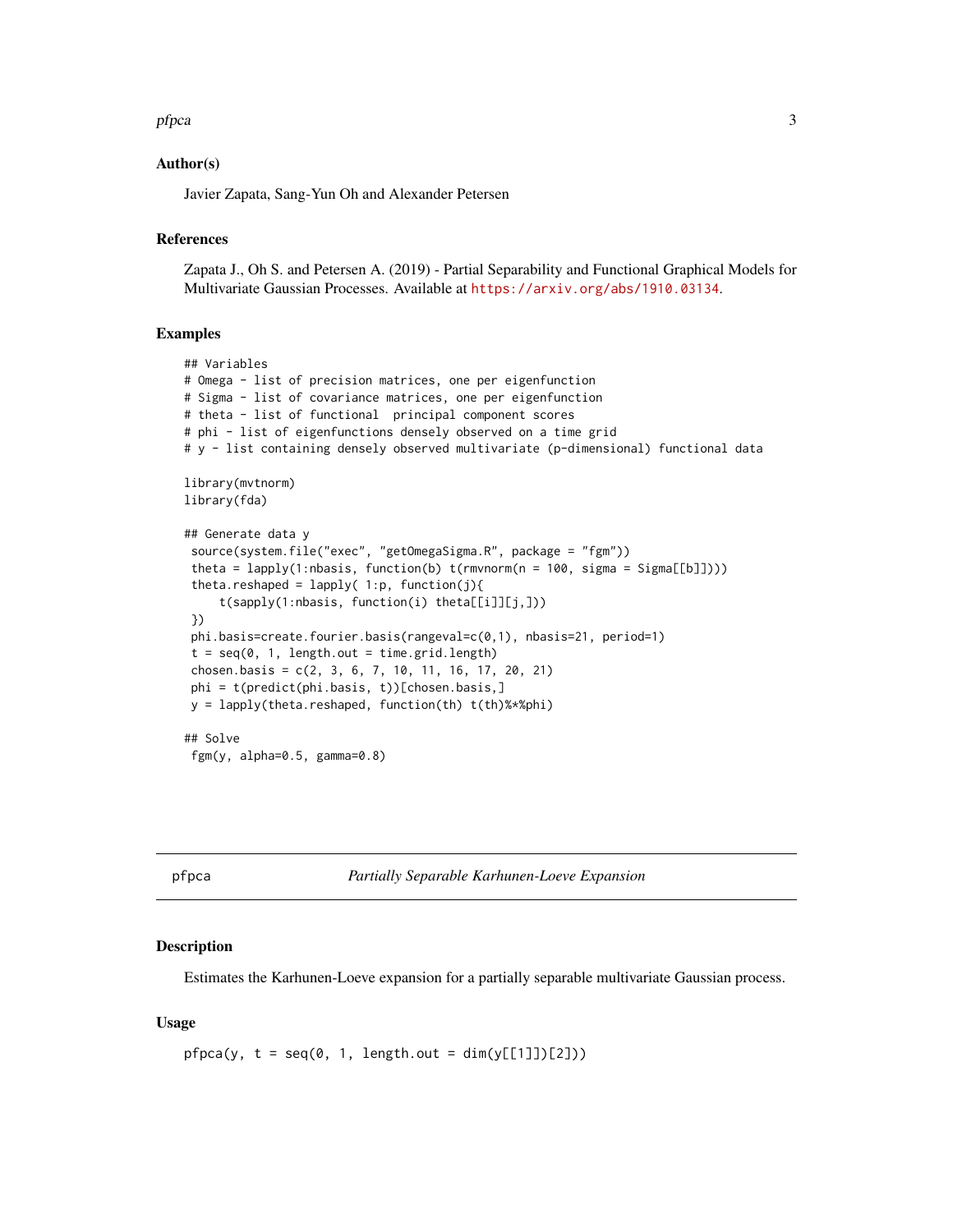#### Arguments

| <b>V</b> | list of length p containing densely observed multivariate (p-dimensional) func-<br>tional data . $v[\lceil i \rceil]$ is an nxm matrix of functional data for n subjects observed |
|----------|-----------------------------------------------------------------------------------------------------------------------------------------------------------------------------------|
| t        | on a grid of length m<br>(optional) grid on which functional data is observed, defaults to $seq(0, 1, m)$                                                                         |
|          | where $m = dim(data[[1]])[2]$                                                                                                                                                     |

#### Details

This function implements the functional graphical model in Zapata, Oh, and Petersen (2019). This code uses functions from the testing version of fdapace available at: [https://github.com/](https://github.com/functionaldata/tPACE) [functionaldata/tPACE](https://github.com/functionaldata/tPACE).

#### Value

A list with three variables:

- phi Lxm matrix where each row denotes the value of a basis function evaluated at a grid of length m
- theta list of length L of functional principal component scores. theta[[l]] is an nxp matrix of vector scores corresponding to the basis function phi[l,]
- FVE fraction of functional variance explained (FVE) by the first L components

#### Author(s)

Javier Zapata, Sang-Yun Oh and Alexander Petersen

#### References

Zapata J., Oh S. and Petersen A. (2019) - Partial Separability and Functional Graphical Models for Multivariate Gaussian Processes. Available at <https://arxiv.org/abs/1910.03134>.

#### Examples

```
## Variables
# Omega - list of precision matrices, one per eigenfunction
# Sigma - list of covariance matrices, one per eigenfunction
# theta - list of functional principal component scores
# phi - list of eigenfunctions densely observed on a time grid
# y - list containing densely observed multivariate (p-dimensional) functional data
library(mvtnorm)
library(fda)
## Generate data y
 source(system.file("exec", "getOmegaSigma.R", package = "fgm"))
 theta = lapply(1:nbasis, function(b) t(rmvnorm(n = 100, sigma = Sigma[[b]])))
 theta.reshaped = lapply(1:p, function(j){
     t(sapply(1:nbasis, function(i) theta[[i]][j,]))
 })
```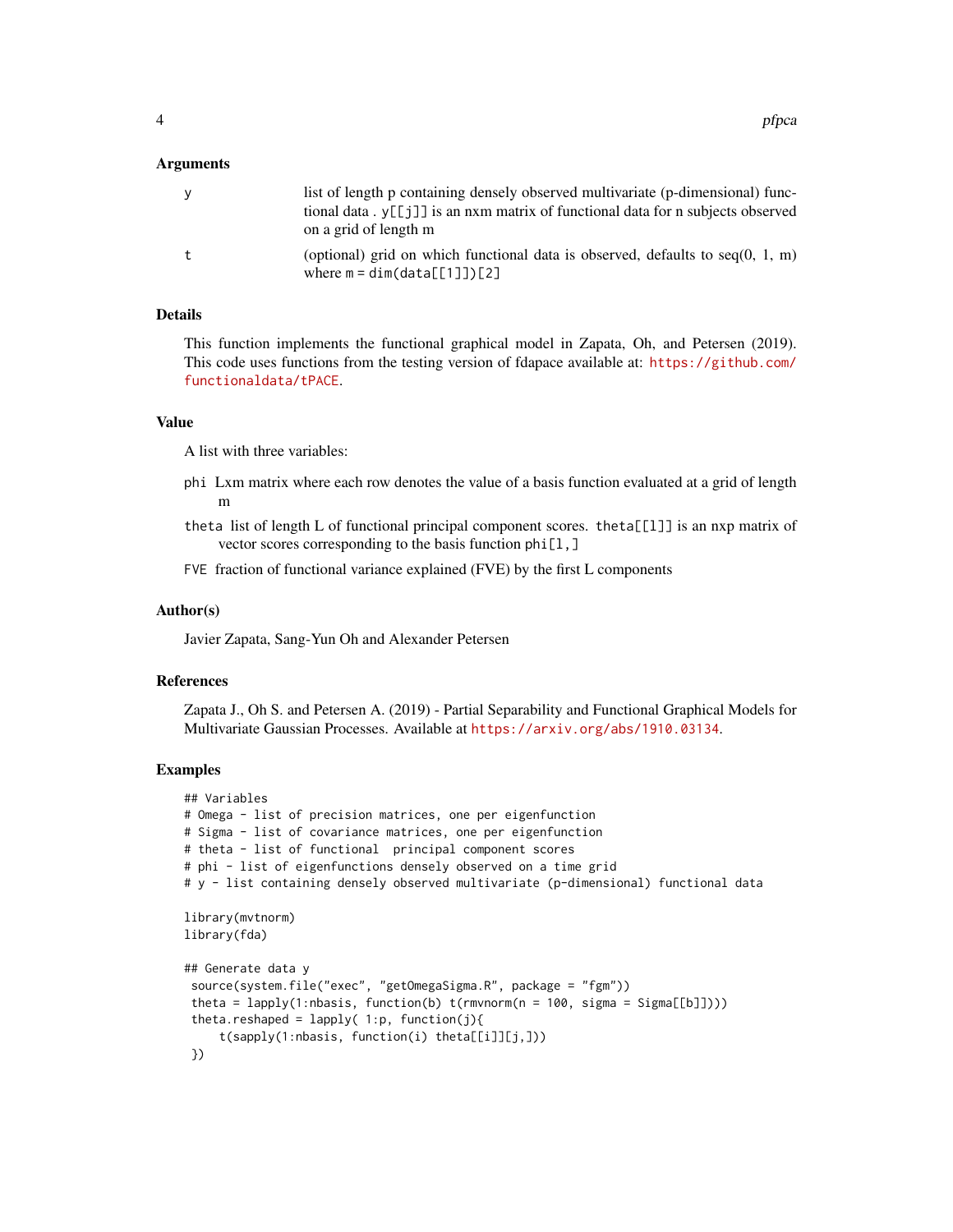#### pfpca 5

```
phi.basis=create.fourier.basis(rangeval=c(0,1), nbasis=21, period=1)
t = seq(0, 1, length.out = time.grid.length)chosen.basis = c(2, 3, 6, 7, 10, 11, 16, 17, 20, 21)
phi = t(predict(phi.basis, t))[chosen.basis,]
y = lapply(theta.reshaped, function(th) t(th)%*%phi)
## Solve
pfpca(y)
```